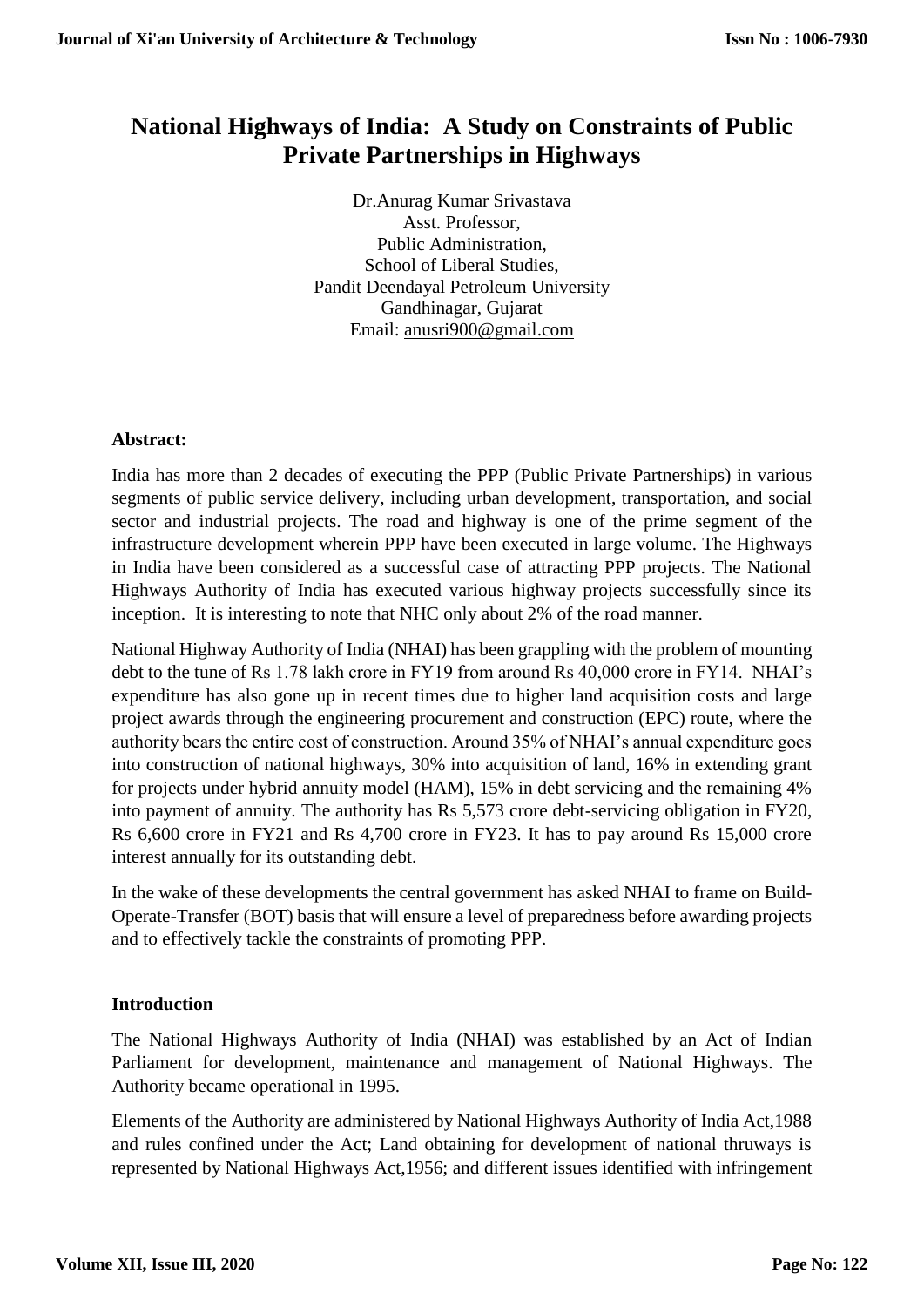and controlling the traffic on the roadways are administered by The Control of National Highways(Land and Traffic)Act,2002.

At first, NHAI was depended with the Task of creating 331 km of national parkways with the help of Asian Development Bank (ADB).

Consequently, NHAI was ordered with a driven interstate advancement program to be specific National Highways Development Project(NHDP) in the year 2000.Under stage l of NHDP,7522 km which included 5846 km of Golden Quadrilateral interfacing four metro urban communities viz.Delhi,Mumbai,Chennai,Kolkata was to be redesigned to4/6 path.

The Government of India characterizes Public Private Partnership (PPP) as "an association between an open division substance (supporting power) and a private area element (a lawful element wherein 51% or a greater amount of value proprietorship is with the private accomplice/s) for the creation and the board of framework for open reason for a predetermined timeframe (concessional period) on business terms and wherein the private player has been secured through an open and straightforward.



#### **Source: NHAI**

#### **Types of PPP Models Used in Road Sector**

1**. Build Operate Transfer (BOT Toll):** In the BOT model, open area offers work to a private part element to configuration, construct, work and keep up street foundation offices for a particular timeframe known as concession period. During this concession period the private substance has the duty to mastermind the necessary assets for the undertaking and is approved to gather incomes created by the task through assortment of toll charge from clients. The utility or administration later on will be moved to the open authority toward the finish of the concession time frame, with no compensation to the private part included in that.

2. **Build Operate Transfer (BOT Annuity)**: It is like BOT Toll model aside from after finishing of the venture open authority give money according to concurrence on annuity premise to private division; the period could be a half year or one year annuity, till the consummation of concession period. The administration will be then moved to the open authority toward the finish of the concession time frame, without giving any installment to the private area associated with concession.

3. **Build Own Operate Transfer (BOOT):** In this model the ownership of the infrastructure services belongs to the project executing entity. The government allows a franchise to a private entity for financing, designing, building and operating a period. Later on the ownership of the project is to the public sector at the end of concession period. Consequently, the private entity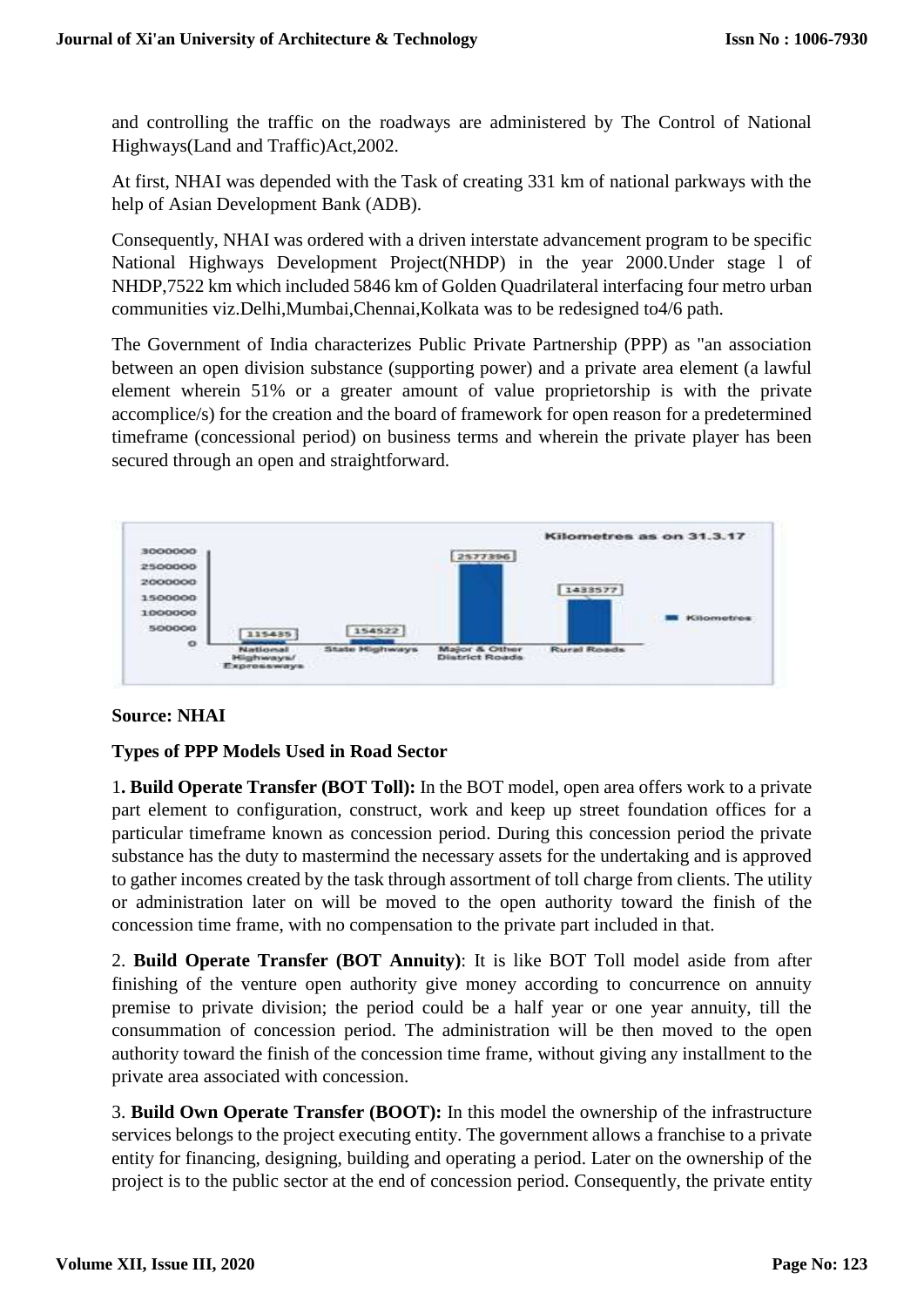accrue the benefits of any residual value of the project. Usually such PPP arrangement is preferred when the physical life of the project and concession periodic is short.

4. **Design Build Finance Operate Transfer (DBFOT):** In DBFOT, the private entity assumes the entire responsibility for the design, construction, finance, and operation for the period of concession and transfer it to public authority at the end of that period. This model seems similar to the BOT arrangement.

5. **Operation and Maintenance (O & M):** The Operation and Maintenance contracts covers a wide range of contracts from technical to full-blown operation and maintenance agreements and hence these cannot be easily categorised in to a specific term.

6. **Design Build Operate Transfer (DBOT)**: This model is quite similar with BOT model, only funding option is common when the client has no understanding of what the project entails. In such a scenario the finance is arranged by public authority. Hence the contract is given to a company to design, build, operate and then transfer it.

#### **Challenges and Constraints**

#### **Independent Regulator**

Roads and highway development is predominantly regulated by government in India through policy, decision, execution and finances – vested– Ministry of Road Transport and Highways (MORTH). Although NHAI was carved out as a separate entity in 1998 to take care of the execution of the road and highway projects, its role is getting interfaced with MORTH.

- (i) The highways development requires the following
- (ii) Setting Policy framework (planning, execution, standardisation and maintenance),
- (iii) Deciding upon tariff structure, tolling, and pricing mechanism
- (iv) Development and maintenance of projects.

NHAI is actively engaged in the development and maintenance of projects having large amount of unallocated road projects wherein the process of bidding not done and anomalies over the allocation of projects have been identified. This result in uneven progress of projects as well as uneven outcomes in terms of road project quality and standards parameters i.e., roads/highways of same class exhibit different characteristics across India. The lack of a centralized regulator, like the sectors like power, civil aviation and telecom, is a major limitation, because of which several decisions of NHAI have been subject to criticism, controversy and legal tussle. Henceforth an independent sector regulator is required in order to lay down standards for development and maintenance along with formulating policies in regard to tariffs and pricing in an objective and transparent manner.

#### **Land acquisition**

Large infrastructure projects like road/ highway development requires land parcels including, the areas stretching from forests, wildlife, eco-sensitive zone and agrarian belt. The acquisition of land revolves around following key issues:

- Compensation as per the policy regime
- Timeliness and avoidance of delays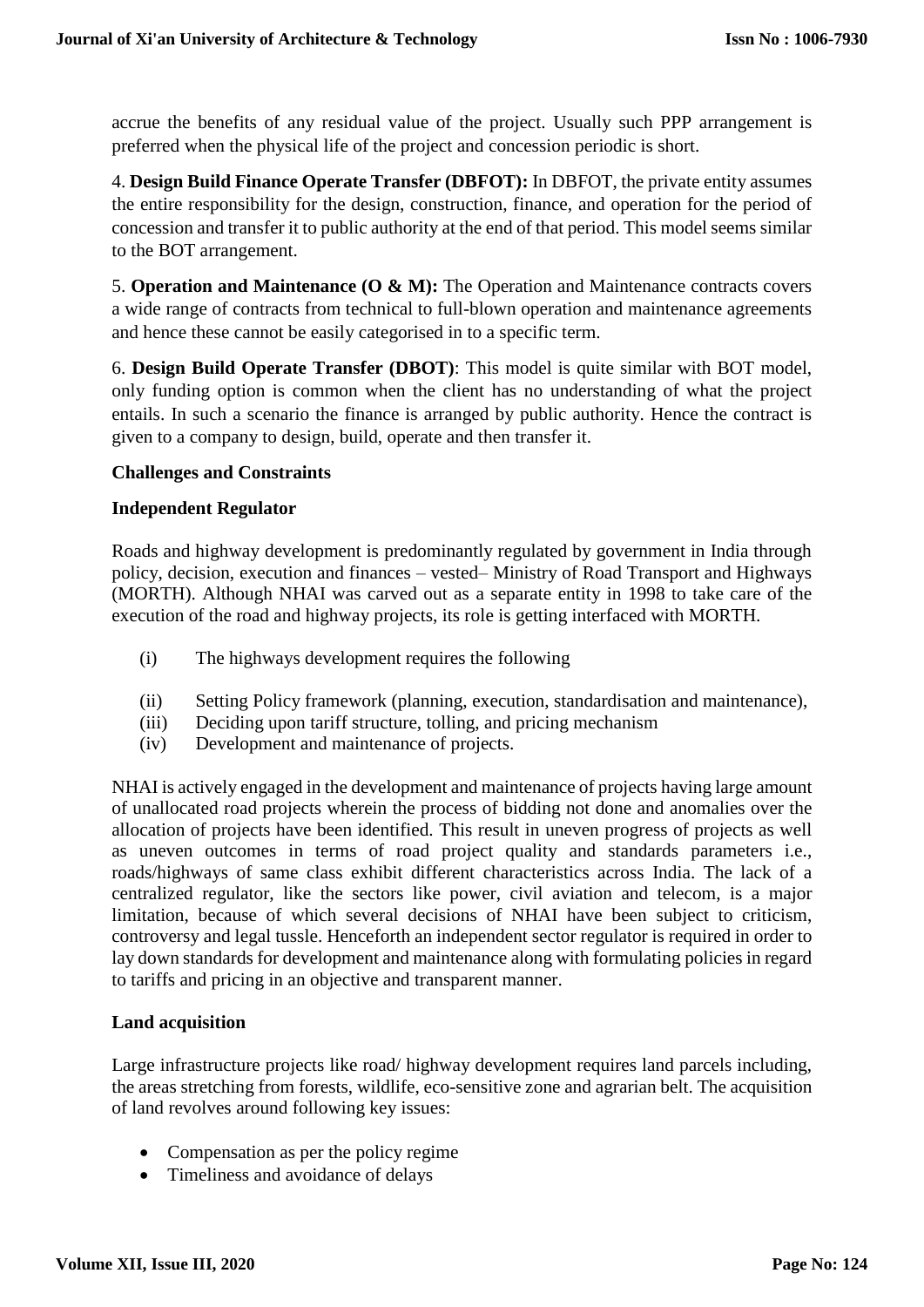- Government-Administrative-Legal clearance
- Environmental clearance
- Public support-Local cooperation
- Rehabilitation and Resettlement

As per the various policy framework of the Government of India and the procedures established therein the process of land acquisition involves permissions and clearances from multiple authorities which is long, complex and tedious process and often overshoots the identified project time line. Developers have proceeded with projects or bidding process in anticipation that they would be taken care by the project awarding agency (NHAI) within a manageable timeframe. However, there is no separate route for the clearance of development projects awaiting permission from various central and state level departments of environment, forests, power, telecom and other departments. Due to this, the project developers began to withdraw from projects. As a result of such hurdles like land acquisition, environmental clearances and rehabilitation and resettlement issues, some of the project development firms even cancelled their concession contract with NHAI. In fact the newly introduced Land Acquisition Rehabilitation and Resettlement Act (LARR Act 2013) makes it even more difficult to acquire the land and cost of acquiring land has also shot up.

#### **Litigations and Delays in execution of the projects**

Litigations and delays are interrelated to each other in the India. Major cause impacting the viability of highways PPP Infrastructure projects is long gestation period cost overrun due to project delays. Thus the main consideration deciding the danger of a venture is the capital expense and opportune execution. Litigations emerge due to various reasons which include land, approval, delays in submission /acceptance of documents, nonconformities of agreed norms, differences in interpretation of various clause and provisions governing the contract. The administration set up a board of trustees (Chaturvedi Committee) to make recommendations for improving the contest goals technique. The advisory group prescribed to characterize the cases dependent on the sums associated with these questions to determine the cases on fast premise.

#### **Institutional Governance and Coordination**

The advancement and support of streets and thruways is completed by two distinctive Ministry of Surface and Road Transport and Highways (MoSRTH) and Ministry of Rural Development (MoRD); both the ministries operate in a different manner and with entirely different style of functioning. For instance Highways are dealt by NHAI, Rural roads are dealt by Panchayat Raj Departments, District roads are dealt by the Zilla Parishads and Urban roads by Urban local bodies. This sort of decentralization of responsibility gives rise to difficulty in coordinating among the various stakeholders for assessing the progress and development of various road related projects.

Most of road development departments and agencies are working in the domain of road infrastructure for several decades, however their information sharing system with the different agencies in not well developed. The lack of proper pool of data sets creates several duplications while planning for the new projects and preparing the roadmap. Reliance on physical data sets and manual record keeping till date is considered to be one the major concern. The availability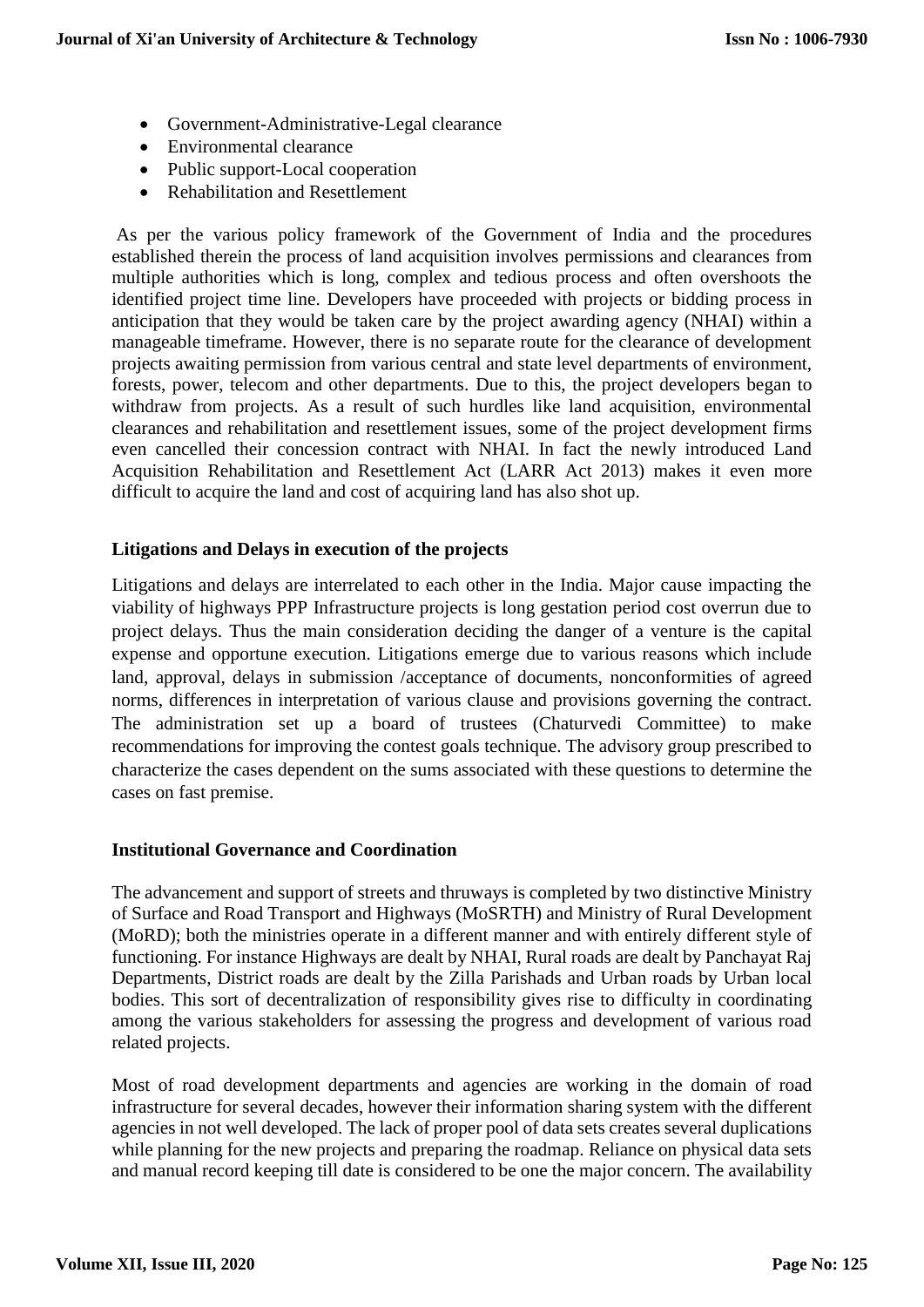of data for assessing the physical, environmental and financial viability is essential as it support the decision making for the projects to be undertaken in future along with it also supports in rehabilitation and maintenance of the projects.

## **Availability of Long Term Secure Finance and rising cost**

The lack of secure and long term financing is another reason for some of the projects could which not be initiated and for others the developer backed-off from the projects. The regulatory control by Reserve Bank of India exercised in regard to Non-performing Assets and reluctance on behalf of financial institutions has further dried up the capital flow to the projects. Some of the initiatives taken by government through Infrastructure Debt Funds (IDFs) and Government loans to road developers are yet to make a positive impact on the sector.

The general duty of orchestrating fund for executing Public-private-association ventures lies with the private designer. The financing is for the most part gotten from value and household obligation sources. The foreign funds in the have not made available sufficiently for the Indian highways sector. The absence of long-term resources of capital have compelled banks to take added risks in financing PPP in highways. Banks in India are facing serious liquidity crunch for long-term projects.



### Source: NHAI **Risks associated with projects**

There was a lack of enthusiasm among the developers due to changing external milieu that brought lot of uncertainties at political level, policy thrust, capital flow, borrowing cost, inflation rise, land acquisition, environmental concerns, legal issues and project implementation. Due to several hurdles experienced in executing the PPP / Concession projects, some of them could not take-off from the ground.

The developers of highway development projects were not fully aware of some of these risks associated with the projects; they could not foresee these challenges which ultimately led to project failure. Model Concession Agreement (MCA) for highway projects did provide a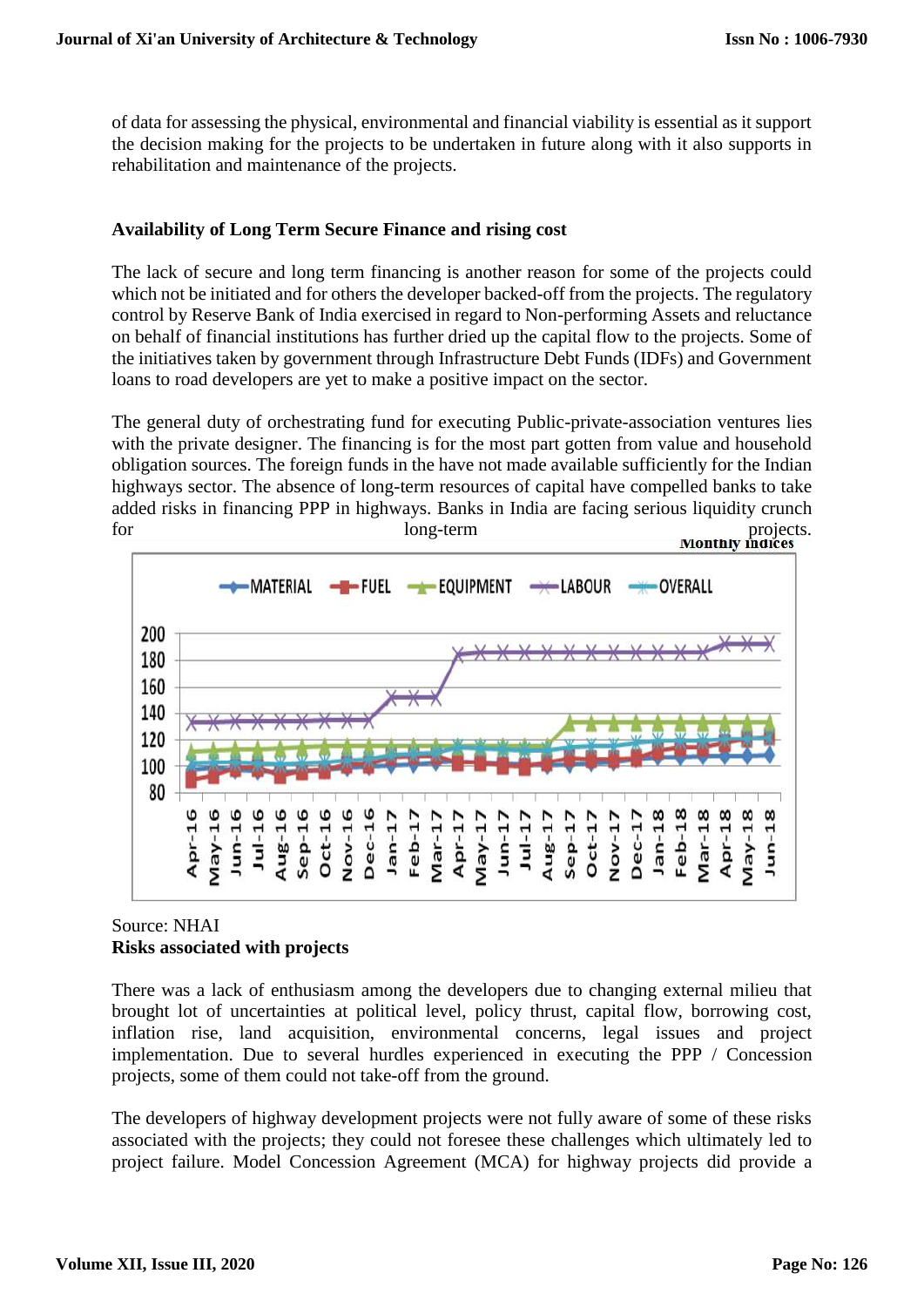breather for the projects however still many externalities are required to be addressed for mitigating the risks associated with the projects.

### **Role of Anti-Social Elements, Social and Environmental Activists and Information seekers**

Roads and highway development sector, has suffered from the interest groups that began to create stumbling blocks in the road development projects. It is in the public domain that some part of the Golden Triangle suffered from the delays due to naxals, anti-social elements operating in the nearby areas demanding extortion money for allowing projects to be undertaken, which adds to the cost burden of the project. Similarly, in the states like Jharkand, Chattisgarh, North East and Bihar, project development is difficult due to multiple payments to be made by the developers to the separatist, naxals and mafia.

Another major concern is the approach of some of the interest groups that mobilize and rally communities against highways project and then broker the deal to settle the payments. This kind of negotiated settlements initially started with industrial projects and later on began to spread to infrastructure projects as well. Some activists have even obtaining project and financial allocation information through Right to Information Act (RTI Ac, 2005) provisions to begin the process of harassing developers, contractors and stalling the projects by raising the objections and mobilizing the local people against the project.

### **Conclusion:**

In India the large number of developers entering the road development segment. It requires an active role of the government to ensure that the competent players are vested with the responsibility of road development, having competition in the field has enhanced the capacity of the country in increasing the pace of development. As discussed the main problem in the development of highways at a faster pace is the delay in land acquisition and obtaining statutory clearances. Land acquisition has become a contentious issue in India hence effective legal framework in regard to land acquisition is needed for a faster development of road projects. It is the responsibility of government to ensure timely clearance of statutory requirements. At the level of state it is essential to have PPP policy in place before allowing the private sector for developing highway projects. As the number of private players is increasing, the risk exposure of the sector is also increasing. The challenges pertaining to land acquisition, legal clearances and project financing require immediate attention of the policy makers. The government is required to create an enabling framework to streamline the PPP in highways for ensuring project success.

It is important that the road contract awarding authorities that is both the Central and State government and agencies must have robust contract management plan and effective policy framework and institutional governance in place for ensuring sound contract administration, Performance monitoring , Quality supervision and timely execution of the highways projects .